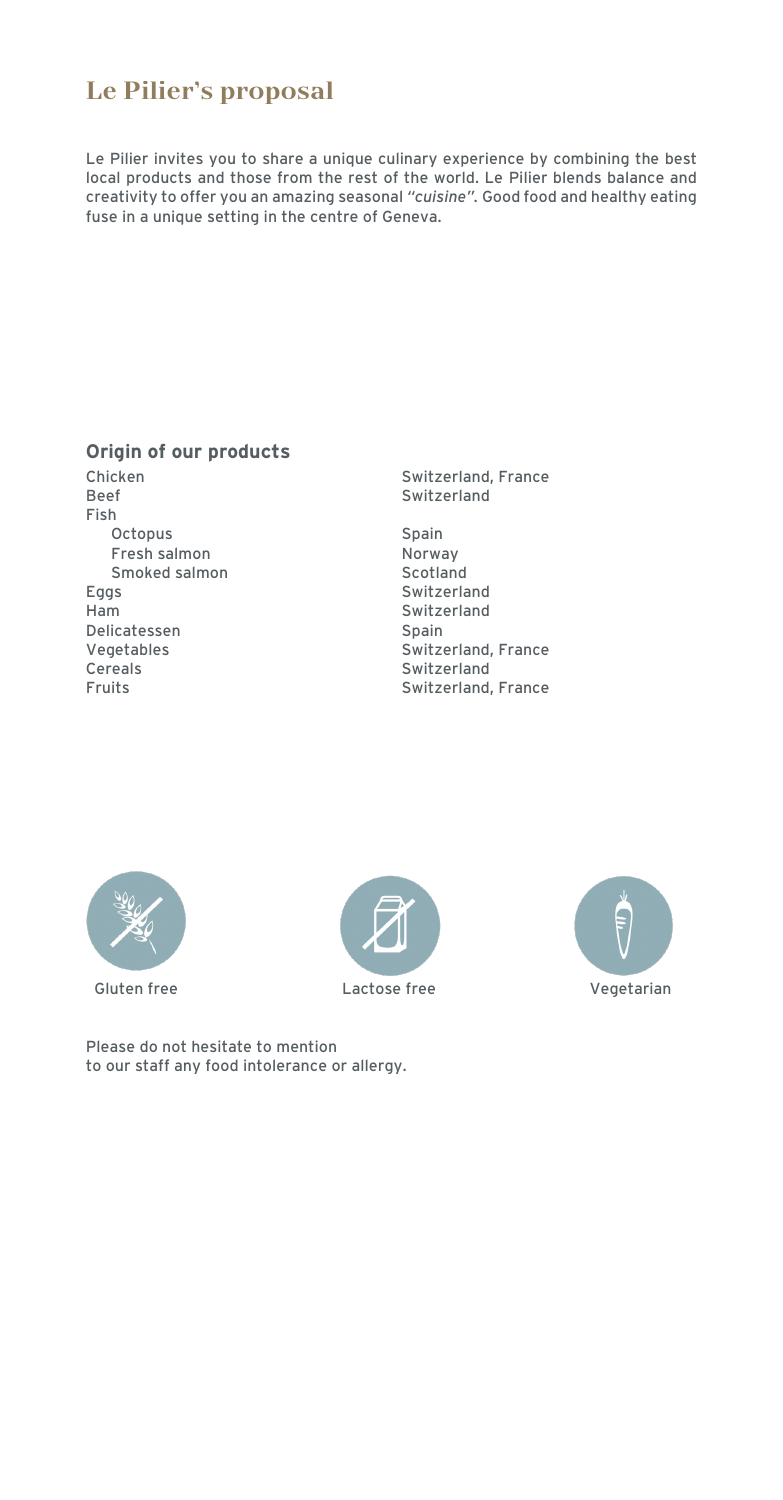## **Breakfast (until 11 am)**

#### **Sweet**

| Plain <i>brioche</i>                                                                               | 3.50    |
|----------------------------------------------------------------------------------------------------|---------|
| <b>Brioche feuilletée</b><br>Bun with butter and jam                                               | $5. -$  |
| Les tartines<br>Butter and jam                                                                     | $6. -$  |
| <b>Chocolate &amp; Banana cake</b>                                                                 | $6. -$  |
| <b>Le Tradition</b><br>1 hot drink<br>1 orange juice<br>Toasted bread OR brioche<br>Butter and jam | $12. -$ |

# **Salty**

| <i>Brioche feuilletée</i> smoked salmon<br>Cream cheese, chive, and lime      |                                                                | 14.- |
|-------------------------------------------------------------------------------|----------------------------------------------------------------|------|
| <b>Avocado toast</b><br>Traditional bread, avocado, quacamole,<br>poached egg | $\left(\begin{array}{c} \bullet \\ \bullet \end{array}\right)$ |      |

Prices in CHF (TVA 7.7% included)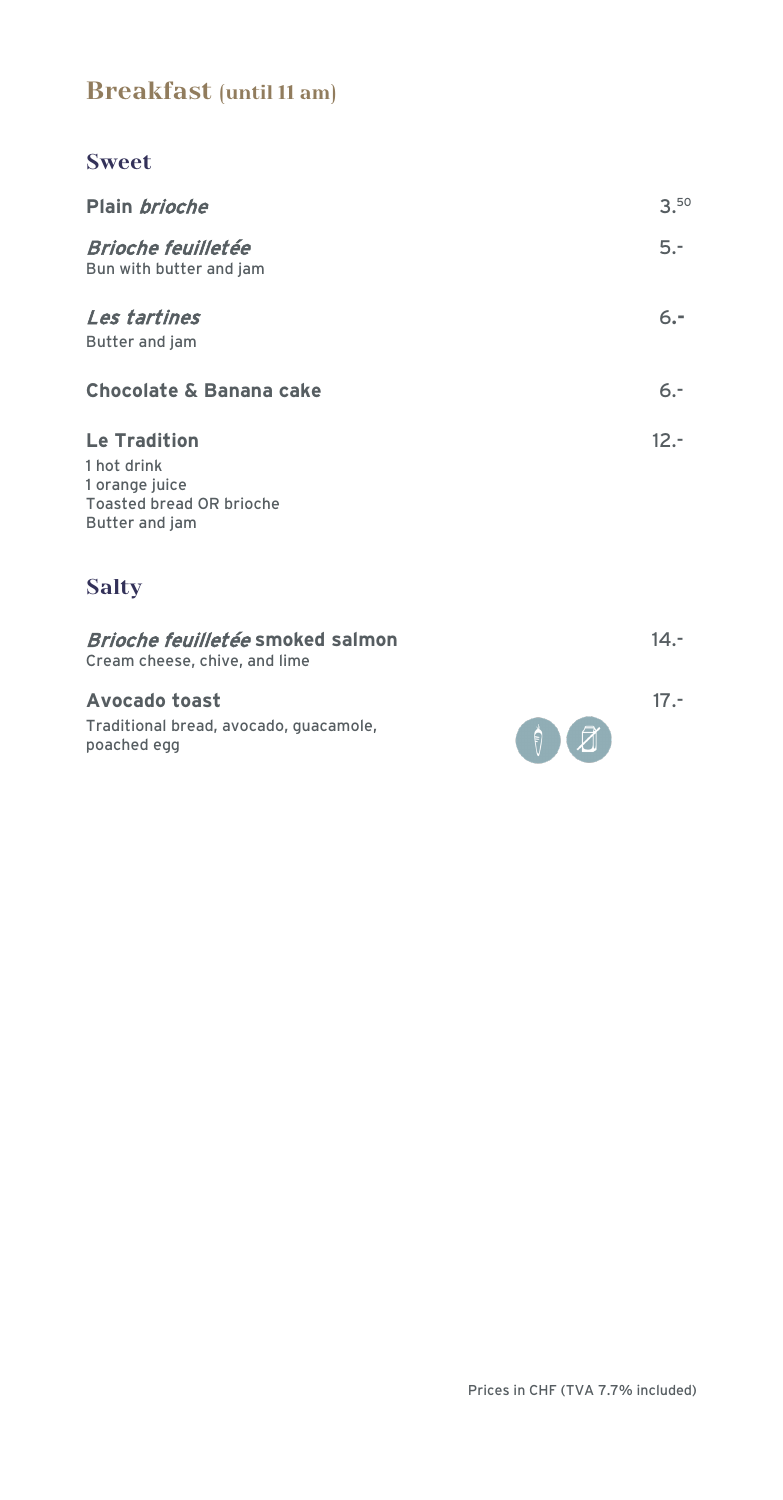### **Lunch (from 12pm to 3pm)**

#### **To share**

| <b>Garlic bread</b><br>Four slices of bread, garlic butter, parsley                    | $6^{50}$ |
|----------------------------------------------------------------------------------------|----------|
| <b>Hot cheese</b><br>Linseed, cashew nut, pumpkin seed powder<br>and crispy beef jerky | $12 -$   |
| Country style pâté<br>Toasted bread and pickles                                        | $16. -$  |
| <b>Vintage Sardines</b><br>Served with salted butter and toasted bread                 | $19. -$  |
| Pata Negra ham<br>100gr served with "pan tumaca"                                       | $36 -$   |
| <b>Starters</b>                                                                        |          |
| Green asparagus, pancetta, and creamy goat cheese                                      | 18.-     |

Asparagus and shallots condiment, herbs sponge cake

| Pea soup                |          |  |
|-------------------------|----------|--|
| Fried shiso and chorizo | <b>团</b> |  |

Seabass ceviche **24.-**<br>Coco milk, chilli pepper, lime, and coriander **24.-**Coco milk, chilli pepper, lime, and coriander

#### **Pilier salad** 18.-

Oak leaf, smoked salmon, crunchy Philadelphia cream cheese, cherry tomatoes, cucumber, and apple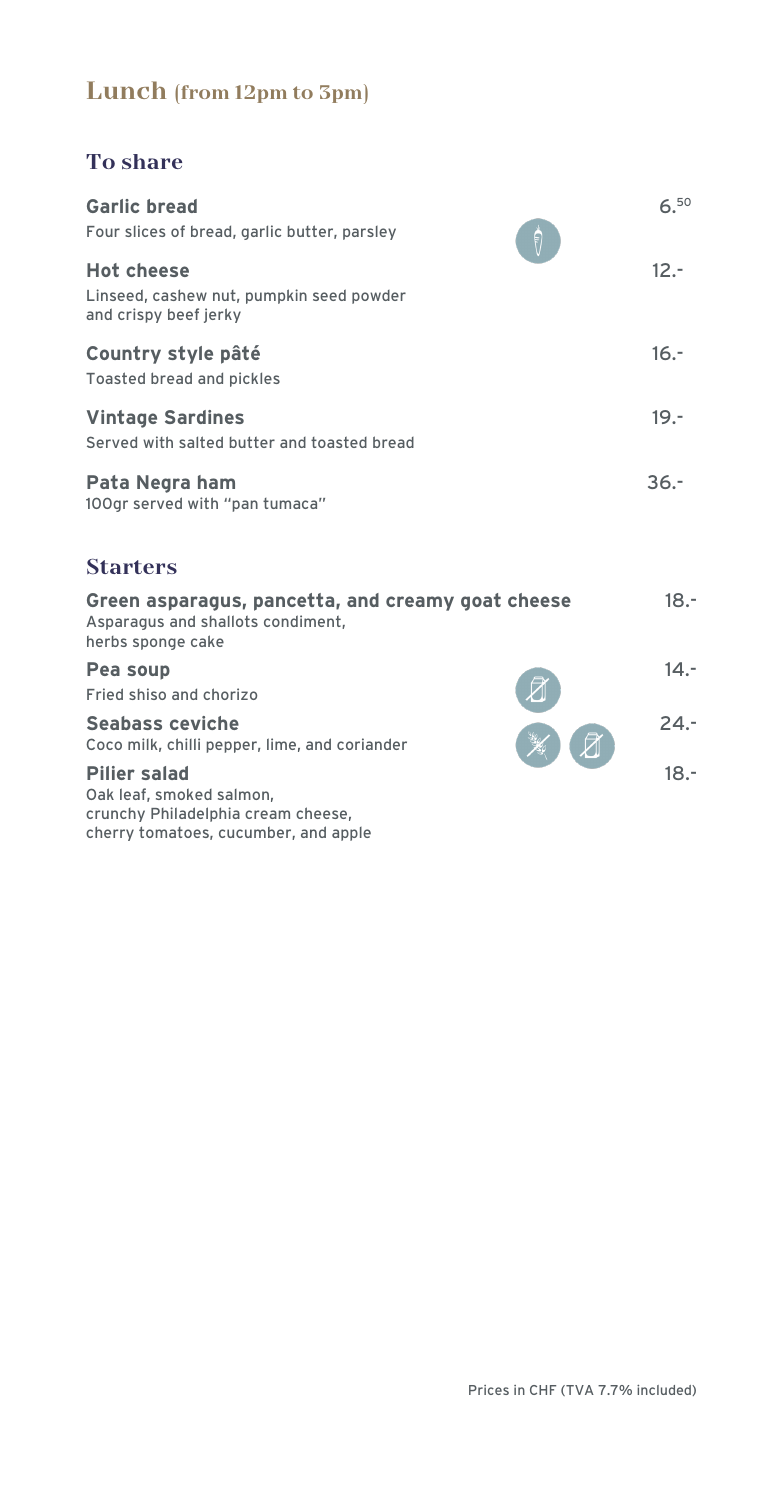# **Lunch (from 12pm to 3pm)**

### **Main course**

| Seasonal vegetable pizza<br>Vinaigrette with barberry thorns,<br>horseradish                                                  |   | $26 -$  |
|-------------------------------------------------------------------------------------------------------------------------------|---|---------|
| <b>Tomato tart</b><br>Burratina from Apulia,<br>basilic pesto and parmesan                                                    | F | $29. -$ |
| Avocado Salmon duo<br>Brioche bread, salmon tartare, quacamole,<br>avocado and poached egg                                    |   | $27 -$  |
| Classic or "aller retour" beef tartar<br>Potato millefeuille and zucchini                                                     |   | $31 -$  |
| <b>Celery delicacy</b><br>Apple and celery crumble, candied celery,<br>chestnut mayonnaise and savagnin caramel               |   | $25. -$ |
| <b>Chicken garnish with mushrooms</b><br>Sarrasin, zucchini, and mushroom sauce                                               |   | $31 -$  |
| <b>Seabass ceviche</b><br>Coco milk, chilli pepper, lime, and coriander                                                       |   | $38. -$ |
| <b>Pilier salad</b><br>Oak leaf, smoked salmon,<br>crunchy Philadelphia cream cheese,<br>cherry tomatoes, cucumber, and apple |   | $29. -$ |
| <b>Chef's recommendation</b><br>Discover what our chef proposes from Monday to Friday                                         |   | $27. -$ |
| Kid's dish<br>Just like adults' but smaller size (up to 10 years old)                                                         |   | $11. -$ |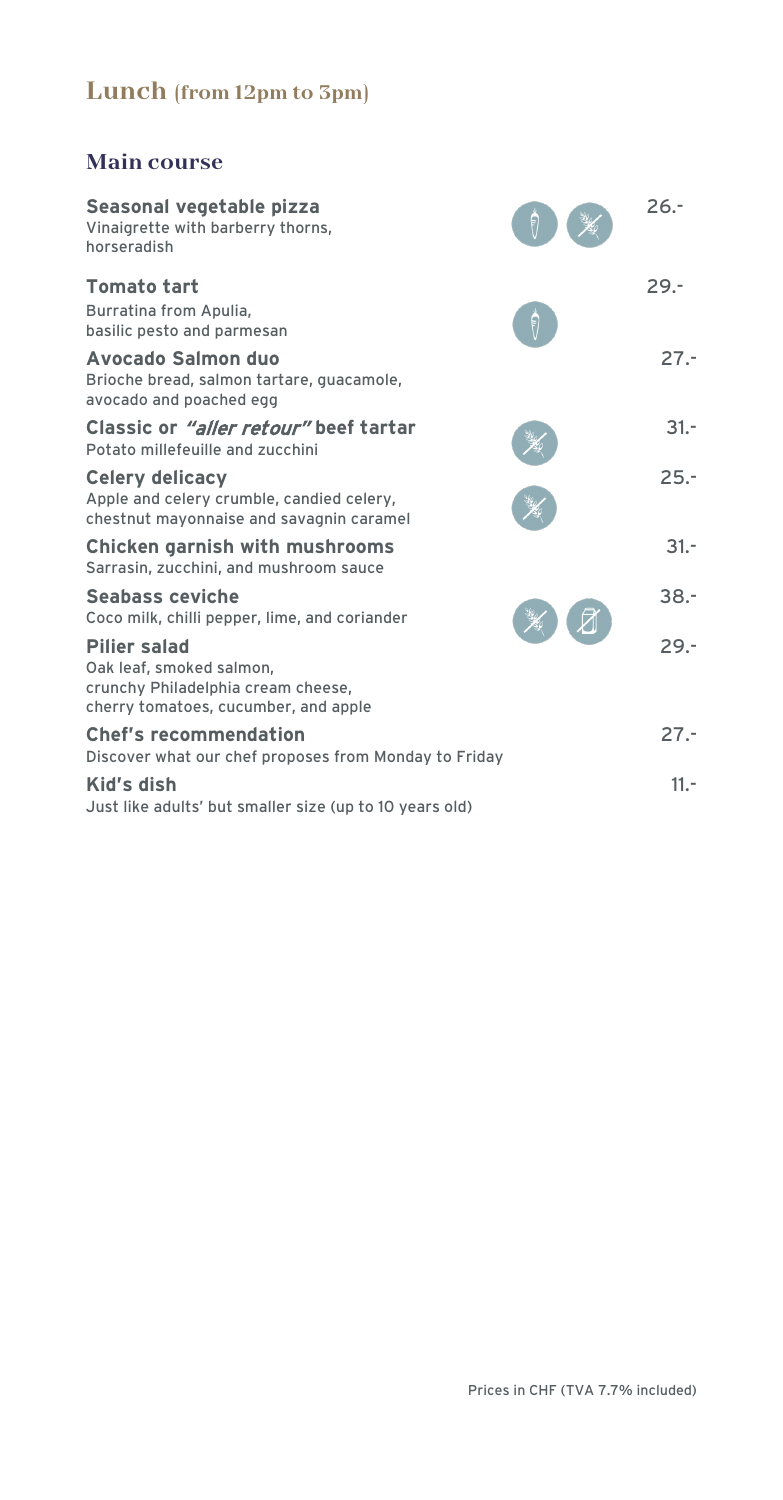## **Teatime**

| Banana and chocolate homemade cake                                                                                          | $6. -$                    |
|-----------------------------------------------------------------------------------------------------------------------------|---------------------------|
| <b>Toblerone mousse</b><br><b>Toblerone slivers</b>                                                                         | $10. -$                   |
| Thin apple tart<br>Minute-made, Gala apples, cane sugar, butter                                                             | $11. -$                   |
| With one scoop of vanilla ice cream                                                                                         | $13. -$                   |
| "THE" Patisserie                                                                                                            | $11. -$                   |
| Ice creams and sorbets (Glaces des Alpes)<br>Ice cream: vanilla, coffee, pistachio<br>Sorbets: strawberry, chocolate, lemon |                           |
| One scoop                                                                                                                   | $4. -$                    |
| Two scoops                                                                                                                  | 7.50<br>10. <sup>50</sup> |
| Three scoops                                                                                                                |                           |
| Café ou Thé gourmand<br>Served with four sweet treats                                                                       | $14 -$                    |
| <b>Teatime in mini sizes</b>                                                                                                |                           |
| <b>Mini Toblerone mousse</b>                                                                                                | $4 -$                     |
| <b>Hazelnut and praline financier</b>                                                                                       | $5. -$                    |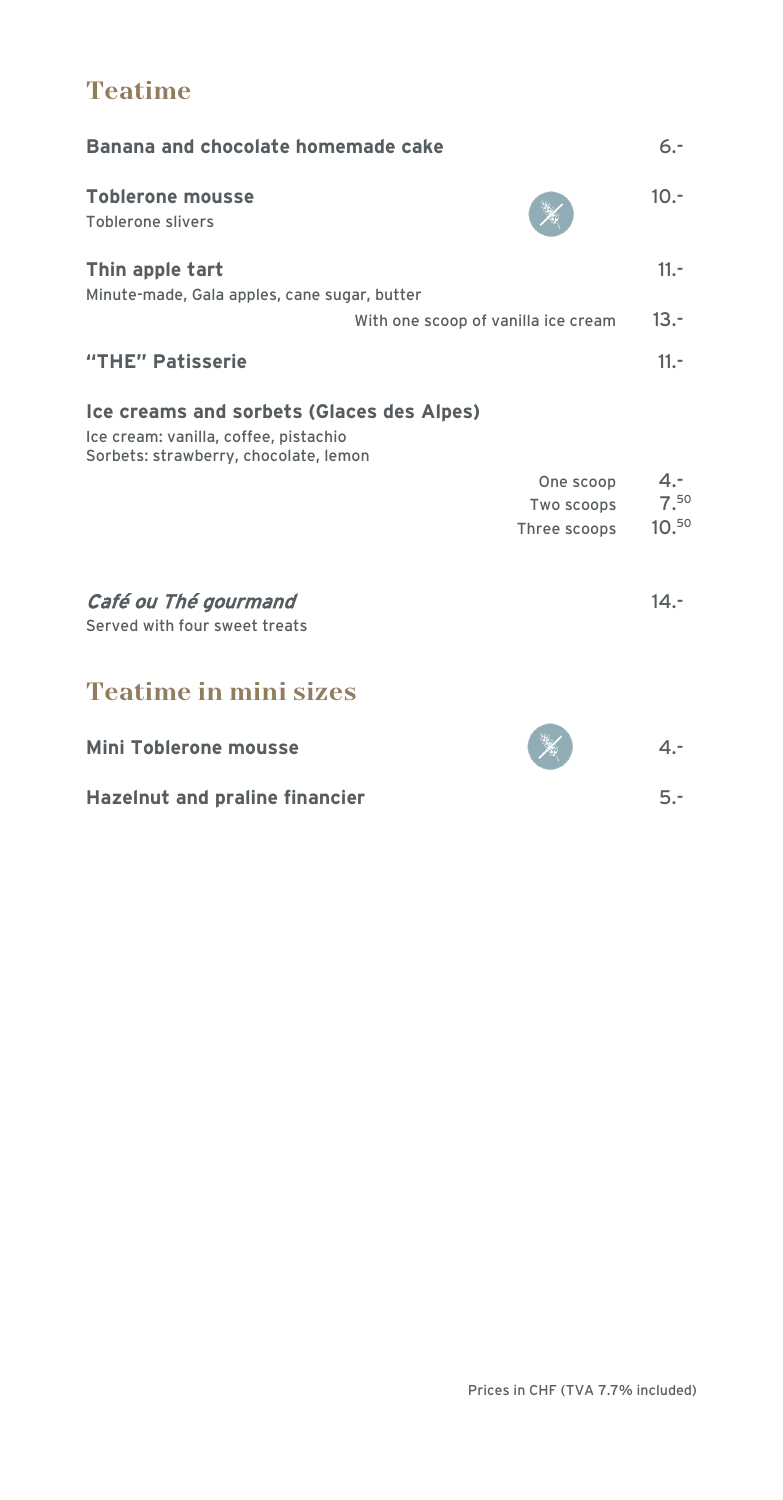# **Late lunch (from 3pm to 6pm)**

### **Snacks**

| <b>Garlic bread</b><br>Four slices of bread, garlic butter, parsley                    | $6. -$<br>F |
|----------------------------------------------------------------------------------------|-------------|
| <b>Guacamole and blinis</b>                                                            | $13. -$     |
| <b>Hot cheese</b><br>Linseed, cashew nut, pumpkin seed powder<br>and crispy beef jerky | $12. -$     |
| Country style pâté<br>Toasted bread and pickles                                        | $16. -$     |
| Pata Negra ham<br>100gr served with "pan tumaca"                                       | $36. -$     |
| <b>Dishes</b>                                                                          |             |
| Smoked salmon brioche<br>Cream cheese, chive, and lime                                 | $14 -$      |
| <b>Avocado toast</b><br>Traditional bread, avocado, guacamole,<br>poached egg          | $17. -$     |
| <b>Tomato tart</b>                                                                     | $29. -$     |
| Burratina from Apulia,<br>basil pesto and parmesan                                     |             |
| Classic beef tartar<br>Served with a salad                                             | $31 -$      |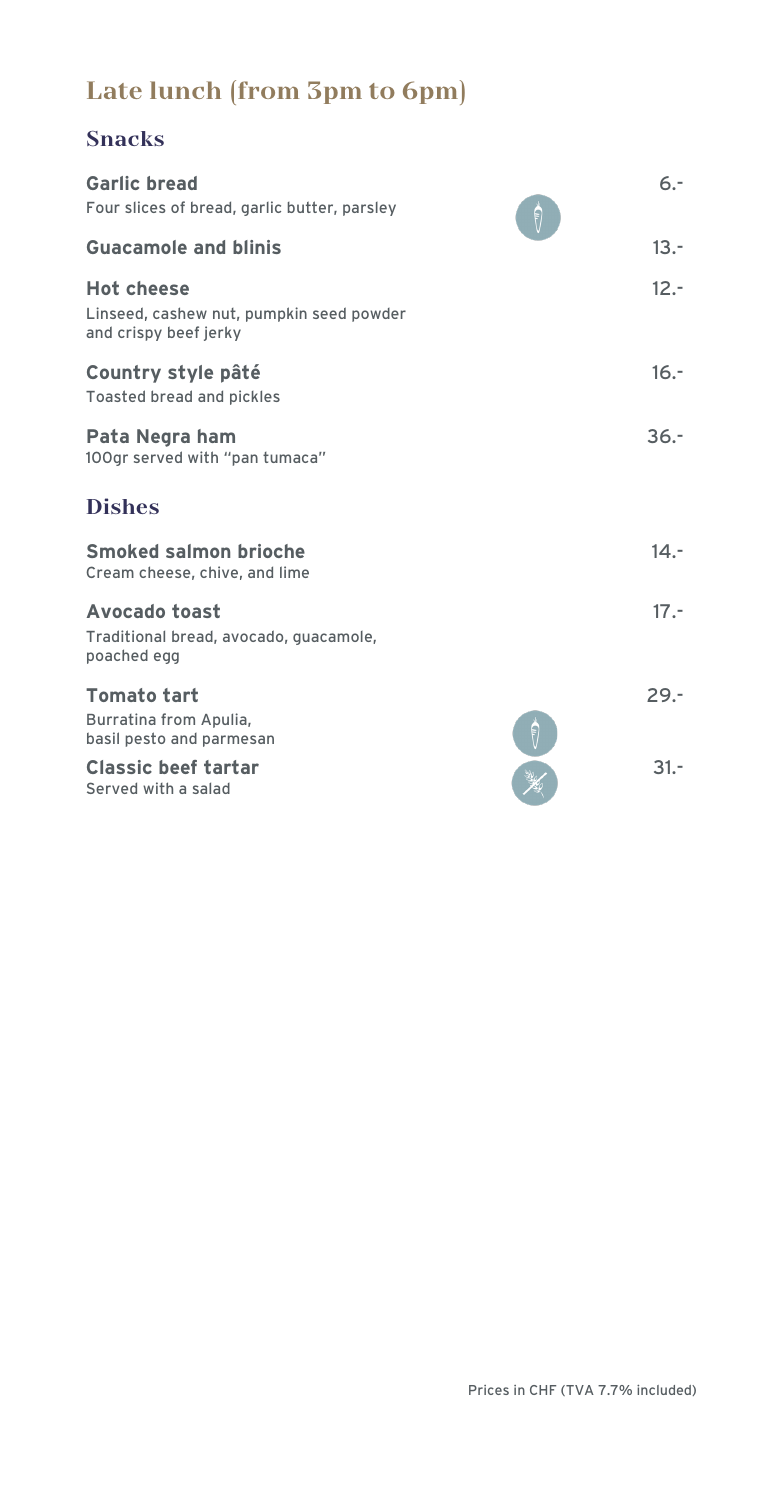# **Afterwork (from 6pm)**

### **Snacks**

| <b>Garlic bread</b><br>Four slices of bread, garlic butter, parsley                                             | 6.50    |
|-----------------------------------------------------------------------------------------------------------------|---------|
| Spinach, hazelnut, apple, and goat cheese puff pastry                                                           | 10.5    |
| <b>Hot cheese</b><br>Linseed, cashew nut, pumpkin seed powder<br>and crispy beef jerky                          | $12 -$  |
| <b>Guacamole and blinis</b>                                                                                     | $13. -$ |
| Korean style chicken                                                                                            | $14. -$ |
| Black Tiger shrimp, Sriracha sauce (2 pieces)                                                                   | $16. -$ |
| Country style pâté<br>Toasted bread and pickles                                                                 | $16. -$ |
| <b>Celery delicacy</b><br>Apple and celery crumble, candied celery,<br>chestnut mayonnaise and savagnin caramel | $16. -$ |
| Polenta, beef tartar and jalapenos                                                                              | $16. -$ |
| <b>Arancini</b><br>Mozzarella and chilli paste                                                                  | $16. -$ |
| <b>Vintage Sardines</b><br>Served with salted butter and toasted bread                                          | $19. -$ |
| Pata Negra ham<br>100gr served with "pan tumaca"                                                                | $36. -$ |
| <b>Dishes</b>                                                                                                   |         |
| <b>Tomato tart</b><br>Burratina from Apulia,<br>basilic pesto and parmesan                                      | $29. -$ |
| Seasonal vegetable pizza<br>Vinaigrette with barberry thorns,<br>horseradish                                    | $26. -$ |
| <b>Crunchy beef tartar</b><br>Fried capers, small salad                                                         | $31 -$  |
| <b>Seabass ceviche</b><br>Coco milk, chilli pepper, lime, and coriander                                         | $38. -$ |

Prices in CHF (TVA 7.7% included)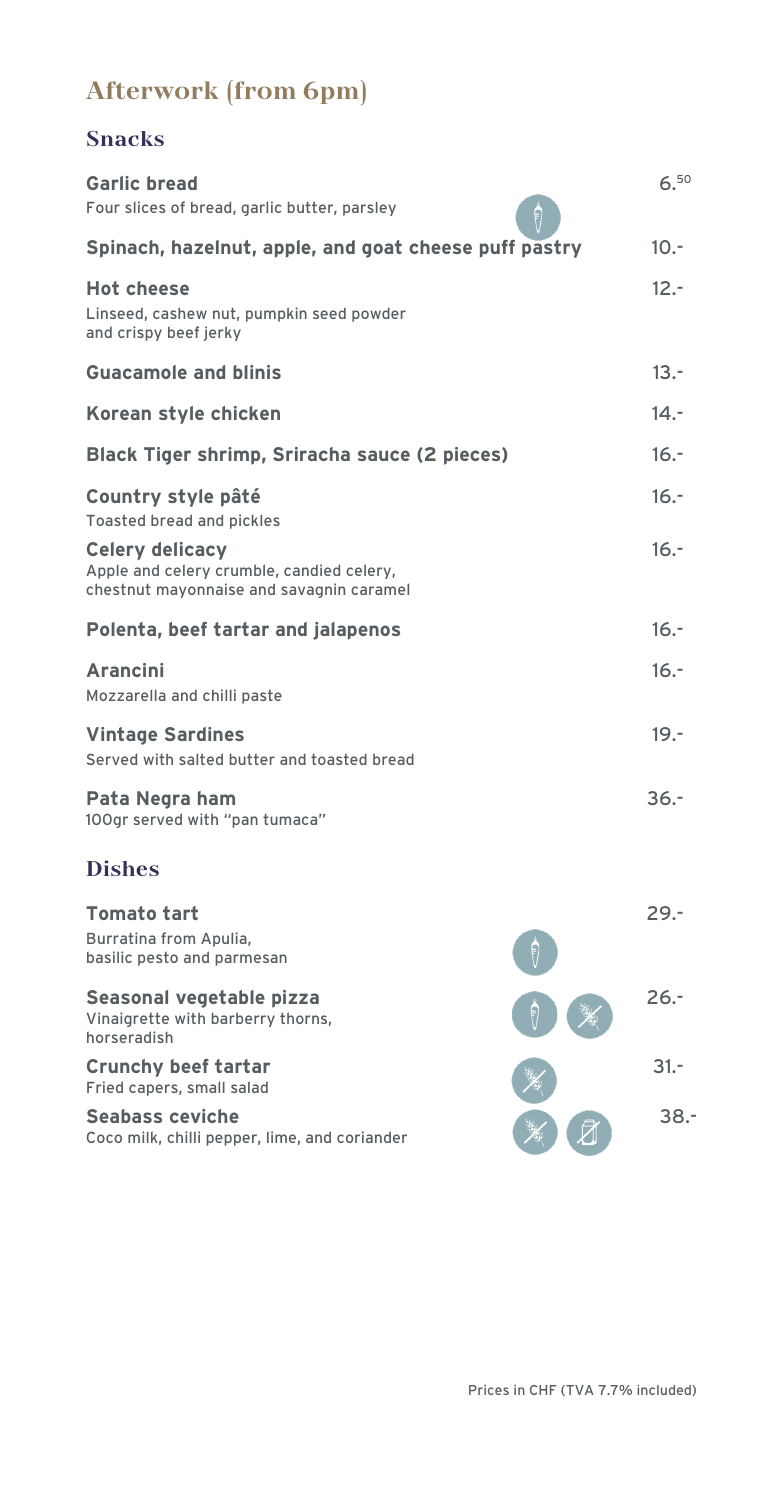#### **Beverages**

#### **Hot drinks**

| Glass of milk (20cl)                                | $3 -$    |
|-----------------------------------------------------|----------|
| Ristretto, Espresso, Coffee                         | $4. -$   |
| <b>Iced Coffee</b>                                  | 4.50     |
| Espresso macchiato                                  | 4.60     |
| Latte                                               | $5. -$   |
| Double Espresso                                     | 6.50     |
| Viennese coffee                                     | 5.50     |
| Cappuccino                                          | 5.90     |
| Latte macchiato, Iced latte macchiato               | 6.-      |
| Latte Toblerone, Latte caramel                      | $7. -$   |
| Hot chocolate, Cold chocolate                       | $6. -$   |
| Viennese chocolate                                  | $7^{50}$ |
| Verbena, Orange Chamomile, Linden                   | $5. -$   |
| Earl Gray Tea, English Breakfast, Red Fruits        | 5.-      |
| Sencha green tea, mint green tea, jasmine green tea | 5.-      |
| Mint infusion, Ginger infusion                      | 6.-      |
| Lactose free supplement (almond milk)               | 0.50     |
|                                                     |          |

#### **Cold drinks**

| Bitter San Pellegrino (10cl)          | 4.90     |
|---------------------------------------|----------|
| Schweppes tonic (20cl)                | 4.90     |
| Sinalco (33cl)                        | 5.90     |
| Coca Cola (33cl)                      | 5.90     |
| Coca Cola Zero (33cl)                 | 5.90     |
| Sprite (33cl)                         | 5.90     |
| Ginger beer (20cl)                    | 5.90     |
| Homemade iced tea (33cl)              | 5.90     |
| Peach iced tea (33cl)                 | 5.90     |
| Pineapple juice (20cl)                | 5.90     |
| Tomato juice (20cl)                   | 5.90     |
| Apple juice (20cl)                    | 5.90     |
| Fresh orange or lemon juice (27cl)    | $7^{50}$ |
| Syrup (free for kids with their meal) | 3.50     |

#### Grenadine, mint, or strawberry (20cl)

#### **Still or sparkling water « Le Pilier »**

| $1 -$    | Green initiative contribution |
|----------|-------------------------------|
| $4^{50}$ | (50c)                         |
| $6^{50}$ | (75c)                         |
| $4^{50}$ |                               |

**Infused still water « Le Pilier »** Fresh mint, ginger, honey, and lemon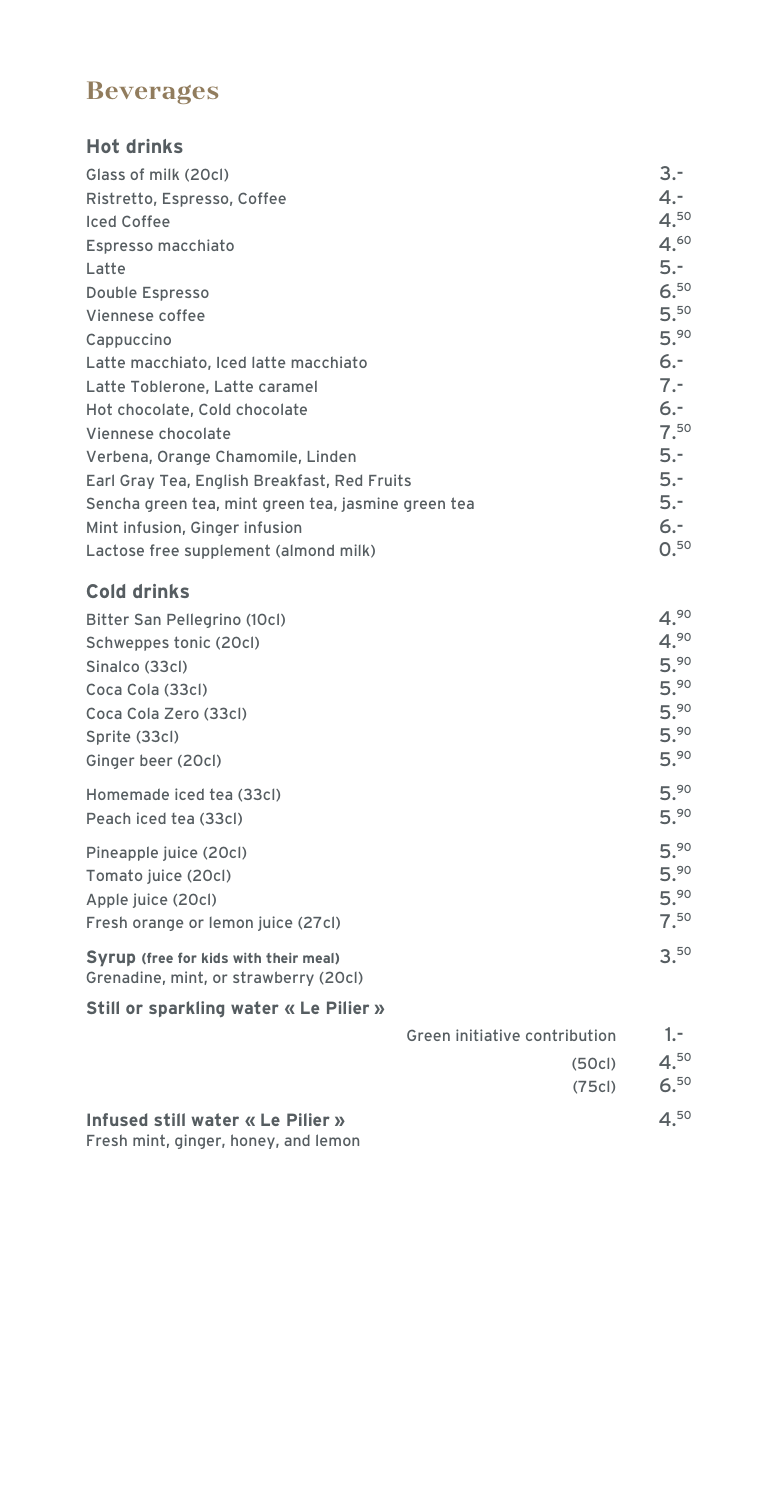# **Alcoholic beverages**

| <b>Beer</b>                                                                                        |                |                |                        |
|----------------------------------------------------------------------------------------------------|----------------|----------------|------------------------|
| Vélosophe, Calvinus white, La nebuleuse 0% (33cl)                                                  |                |                | $7. -$                 |
| Panaché Radler (33cl)                                                                              |                |                | $7. -$                 |
| <i>Piscine de Rosé</i> (15cl)<br>Château Puech-Haut Prestige (Pays D'OC, Château Puech-Haut, 2021) |                |                | $12.-$                 |
| Aperitif                                                                                           |                |                |                        |
| Ricard (2cl)                                                                                       |                |                | 4.50                   |
| Kir (12cl)                                                                                         |                |                | $7. -$                 |
| Kir Royal (12cl)                                                                                   |                |                | $16. -$                |
| Porto (6cl)                                                                                        |                |                | $8 -$                  |
| Campari (6cl)                                                                                      |                |                | $8 -$                  |
| Martini Blanc / Rouge (6cl)                                                                        |                |                | $8 -$                  |
| <b>Digestive</b>                                                                                   |                |                |                        |
| Limoncello (4cl)                                                                                   |                |                | 6.50                   |
| Bailey's (4cl)                                                                                     |                |                | 6.50                   |
| Williamine (4cl)                                                                                   |                |                | $7 -$                  |
| Moitié-Moitié (4cl)                                                                                |                |                | $7. -$                 |
| Amaretto (4cl)                                                                                     |                |                | $7. -$                 |
| Whisky                                                                                             |                |                |                        |
| Johnnie Walker red Label (4cl)                                                                     |                |                | $10. -$                |
| Jack Daniel's (4cl)                                                                                |                |                | $11. -$                |
| Oban 14 years (4cl)                                                                                |                |                | $19. -$                |
| Hibiki Harmony (4cl)                                                                               |                |                | $28. -$                |
| Rum                                                                                                |                |                |                        |
| Havana Club blanc 3 years (4cl)                                                                    |                |                | $10.-$                 |
| Zacapa Centenario 15 years (4cl)                                                                   |                |                | $18. -$                |
| Vodka                                                                                              |                |                |                        |
| Absolut (4cl)                                                                                      |                |                | $10. -$                |
| Beluga Silver (4cl)                                                                                |                |                | $18. -$                |
| Gin                                                                                                |                |                |                        |
| Tanqueray (4cl)                                                                                    |                |                | $10. -$                |
| Hendrik's (4cl)                                                                                    |                |                | $15. -$                |
| Side soft drink                                                                                    |                |                | $4. -$                 |
|                                                                                                    | Glass<br>(10c) | Piscine (15cl) | <b>Bottle</b><br>(75c) |
| <b>Prosecco Valdobbiadene</b>                                                                      | 8.5            | $12 -$         | 48.-                   |
| <b>Champagne Deutz Brut Classic</b>                                                                | $16. -$        | 21.-           | $90. -$                |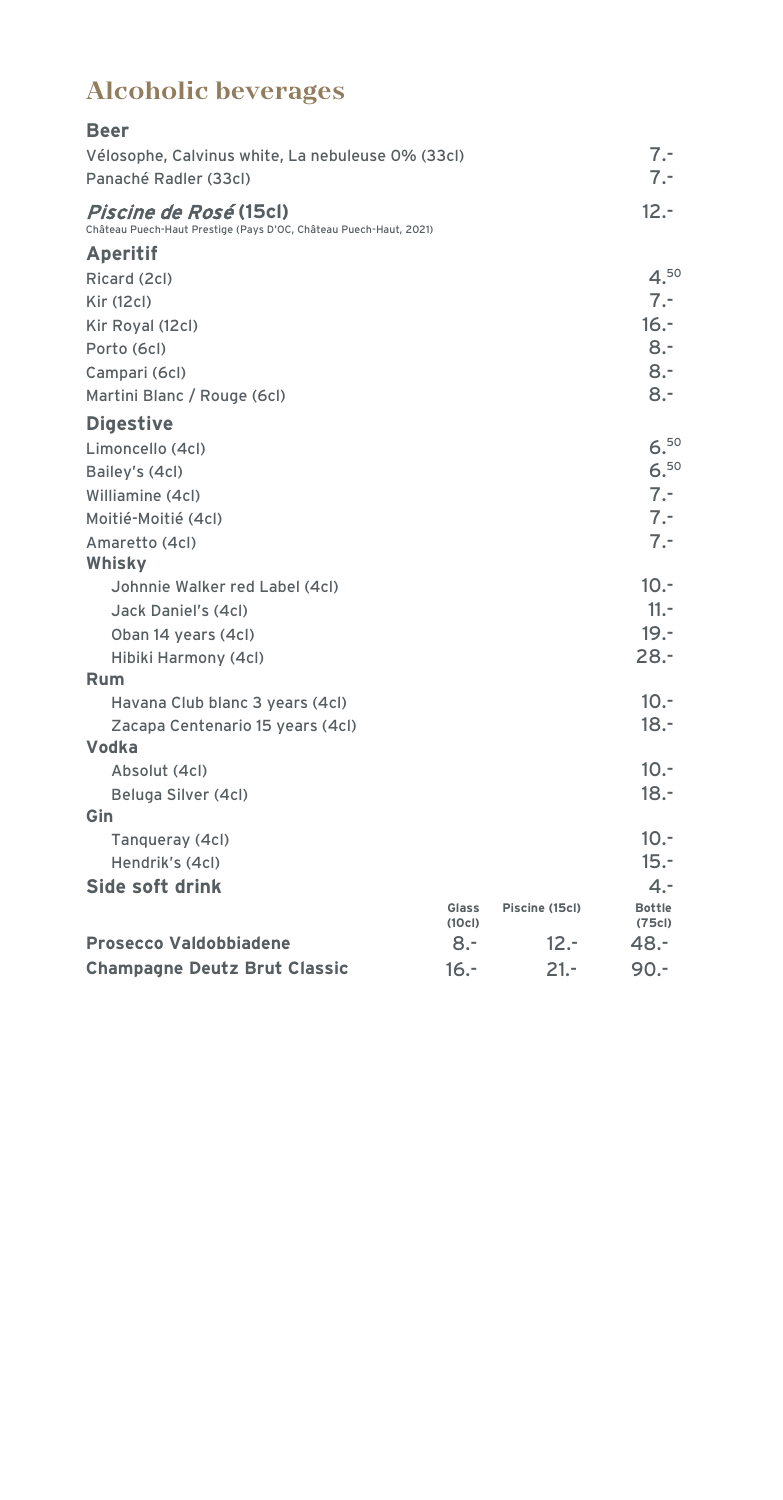### **Cocktails**

| <b>Cocktail Le Pilier (12cl)</b><br>Prosecco, homemade vanilla syrup, mango coulis, egg white | $12 -$      |
|-----------------------------------------------------------------------------------------------|-------------|
| <b>Whisky Sour (7cl)</b><br>Lemon juice, whisky, white sugar, egg white                       | $14. -$     |
| <b>Amaretto Sour (7cl)</b><br>Amaretto, jus de citron, sucre de canne, angostura, egg white   | $14. -$     |
| <b>Pisco Sour (7cl)</b><br>Pisco, jus de citron vert, sucre de canne, angostura, egg white    | $14. -$     |
| <b>Moscow Mule (22cl)</b><br>Lime juice, vodka, ginger beer                                   | $14. -$     |
| Gin Fizz (12cl)<br>Lemon juice, gin, sparkling water, sugar                                   | $14. -$     |
| Mojito (12cl) / Mojito XL (25cl)<br>Fresh mint, lime, sparkgling water, Havana Club rum       | $14 - 24 -$ |
| <b>Hugo (15cl)</b><br>St. Germain, sparkling water, prosecco, fresh mint, lime                | $14. -$     |
| Spritz (15cl)<br>Aperol, slice of fresh orange, sparkling water, prosecco                     | $14. -$     |
| <b>Bloody Mary (14cl)</b><br>Vodka, tomato juice                                              | $14. -$     |
| <b>Americano (8cl)</b><br>Campari, Martini Rosso, sparkling water                             | $14. -$     |
| Negroni (6cl)<br>Campari, gin, Martini Rouge                                                  | $14. -$     |
| Caipirinha (6cl)<br>Cachaça, brown sugar, lime                                                | $14. -$     |
| Caipiroska (6cl)<br>Vodka Absolut, brown sugar, lime                                          | $14. -$     |
| Margarita (6cl)<br>Tequila, Cointreau, lime juice                                             | $14. -$     |
| <b>Mocktails</b>                                                                              |             |
|                                                                                               |             |

| Virgin Mary (12cl)<br>Tomato juice, lemon juice, spices                                                       | $7 -$ |
|---------------------------------------------------------------------------------------------------------------|-------|
| Virgin Mojito (12cl)<br>Fresh mint, lime, sparkling water                                                     | $8 -$ |
| <b>Mocktail Le Pilier (12cl)</b><br>Sparkling water, mango coulis, lime, homemade vanilla syrup,<br>egg white | $8 -$ |
| <b>Mocktail Mule (12cl)</b><br>Fresh mint, lime, vanilla syrup, ginger beer                                   | 8.-   |

Prices in CHF (TVA 7.7% included)